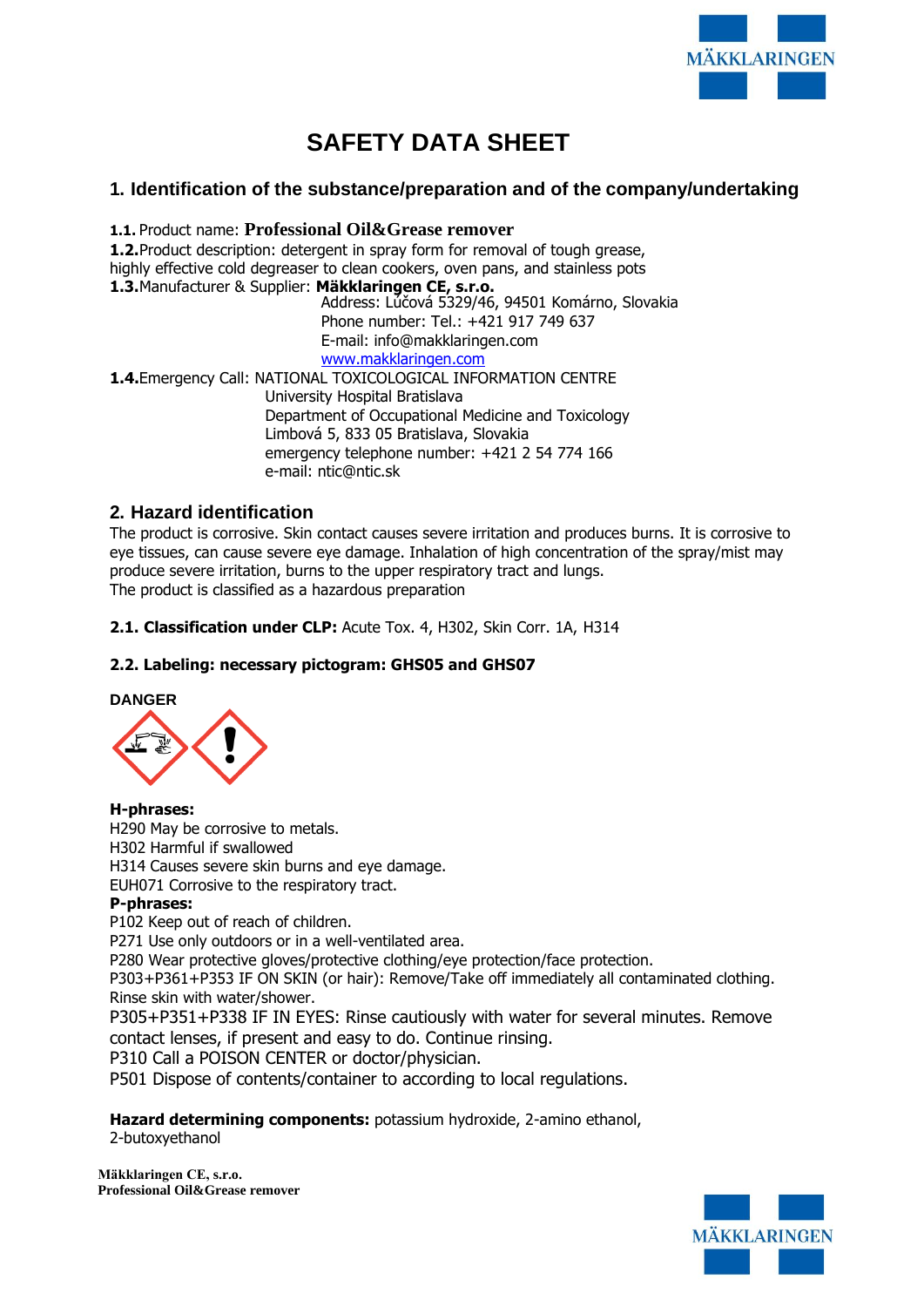

#### **Composition according to the 648/2004 / EC:** <5% amphoteric surfactants, <5% phosphates

**2.3. Other information:** Before using this product perform a color test. Do not apply it to clean the burner head of gas ovens, or aluminum surfaces. Always use gloves for hand protection.

### **3. Composition/information on ingredients**

#### **Hazardous components Concentration Classification, H phrases\* Exposure limits\*\***

| Potassium hydroxide                       | CAS No: 1310-58-3 | EU No: 215-181-3 | 20-25%    | Met. Corr. 1, H290;<br>Skin Corr. 1A, H314                                                                    |
|-------------------------------------------|-------------------|------------------|-----------|---------------------------------------------------------------------------------------------------------------|
| Ethanolamine                              | CAS No: 141-43-5  | EU No: 205-483-3 | $1 - 5%$  | Acute Tox.4 (oral) 4, H302<br>Acute Tox. 4(oral, dermal,<br>inhal.); H302, H312, H332;<br>Skin Corr. 1B, H314 |
| 2-Butoxyethanol                           | CAS No: 111-76-2  | EU No: 203-905-0 | $1 - 5\%$ | Acute Tox. 4 (oral, dermal,<br>inhal.); H302, H312, H332;<br>SKIN ITTIT. Z, H315;<br>Eye Irrit. 2, H319       |
| Pentanátrium-trifoszfát CAS No: 7758-29-4 |                   | EU No: 231-838-7 | $1 - 5%$  | Eye Irrit. 2, H319; Skin Irril. 2,<br>H315; STOT SE 3, H335                                                   |
| Propylene glycol                          | CAS No: 57-55-6   | EU No: 200-338-0 | $1 - 5%$  |                                                                                                               |
| Cocamidopropyl betaine CAS No:-           |                   | EU No: 931-296-8 | $< 1\%$   | Eye Dam. $1;H318$                                                                                             |
| Xanthan gum                               | CAS No:11138-66-2 | EU No: 234-394-2 | $< 1\%$   | $\blacksquare$                                                                                                |

The other components are not dangerous, or their concentrations are low enough not to be taken into consideration in the classification and labeling of the product according to the relevant EC regulations.

\* Find explanation of the meaning of R phrases for the pure substance(s) in Section 15.

\*\* Details are in Section 8.

# **4. First Aid measures**

**4.1. General information:** Move victim away from the source of exposure. Remove contaminated shoes,

socks and clothing and they should be cleaned or washed before re-use. To drink water or to induce vomiting is forbidden if the victim is unconscious or suffers from convulsions.

If toxic symptoms develop or suspicion of intoxication arises call a poison control centre or physician immediately. Show the label and the safety data sheet of the product to the physician.

**4.2. If inhaled:** Move victim to fresh air, keep in rest and warm, dragging garments should be loosened. Seek immediate medical attention.

**Skin:** Remove contaminated clothing and shoes. Wash off the affected skin with cold running water and soap thoroughly for at least 20 minutes. If corrosive injuries happen, immediate medical help or hospitalization is necessary. Wash the contaminated clothing before re-use.

**Eye:** Flush eyes with large amount of water holding the eyelids wide open and moving eyeballs continuously for at least 15 minutes. Seek ophthalmologist immediately, the product is a strong alkaline solution; it can cause serious eye damage.

**If swallowed:** Wash out mouth cavity with water if the victim is conscious. DO NOT INDUCE vomiting. Have conscious person drink several glasses of water to dilute the ingested strongly alkaline product. Never give an unconscious person anything to ingest. If foam appears, do not make victim drink water, and take care not to let foam get into the lung. Seek immediate medical attention. Show the label and the safety data sheet of the product to the physician.

# **5. Fire fighting measures**

**5.1. Suitable extinguishing media:** water spray, dry chemical; adapt fire fighting operation to surrounding fire

**5.2. Hazardous combustion gases:** carbon monoxide, carbon dioxide, nitrogen oxides

**5.3. Other informations:**The product is not considered to be a fire hazard (aqueous solution).

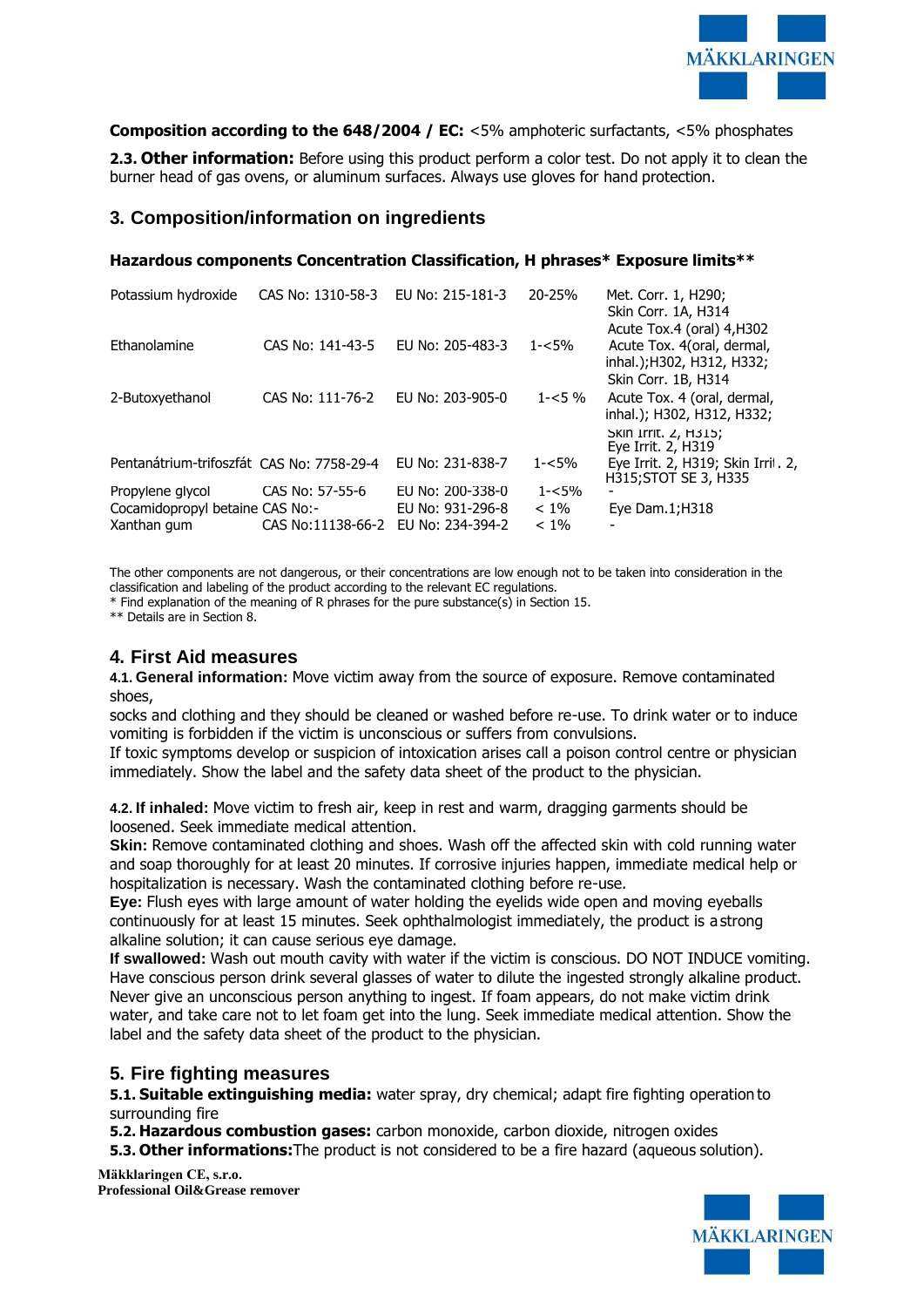

# **6. Accidental release measures**

**6.1. Person-related precautionary measures:** See Section 8. Avoid contact and inhalation of the product. Keep unprotected person away.

**6.2. Spill/release:** Pay attention to danger of slipping. In the event of a major spillage, absorblarge quantities of liquid into inert material with extreme absorbing properties, such as sand, peat and remove it in closed containers for disposal in accordance with the local regulations. Wash off remaining material with large amount of water. The product is strongly alkaline; prevent it from mixing with acids, acidic preparations (product reacts violently to acids). In case of minor spillage the usual clean-up methods are suitable.

**6.3. Environmental precautions:** Prevent spilled material or wash water from entering into drains, surface waters, sewers, groundwater systems.

# **7. Handling and storage**

**7.1. Handling:** Work watchfully! Prevent eye, skin contact and accidental ingestion. Do not breathe the mist/spray of the product! Do not mix it with other detergents!

Before using this product perform a color test. Do not apply it to clean the burner head of gas ovens, or aluminum surfaces. Always use gloves for hand protection!

**7.2. Storage:** Store upright in a cool, well ventilated area, frost-free, away from strong acids. Keep away from food, feed, reach of children and pets, and heat sources.

# **8. Exposure controls/personal protection**

# **8.1. control parameters**

#### **Occupational exposure limits:**

Potassium hydroxide: TLV: 2 mg/m3 (ACGIH 2000), AK: 2 mg/m3; CK: 2 mg/m3. 2-Butoxyethanol: TLV: 20 ppm (100 mg/m3) (ACGIH 2004), AK: 98 mg/m3; CK: 246 mg/m3. Ethanolamine: TLV: 3 ppm (7.5 mg/m3) as TWA, 6 ppm (15 mg/m3) as STEL (ACGIH 2002). TLV: threshold limit value, STEL: short term exposure level, TWA: 8 hrs time-weighted average AK: permitted average concentration, CK: permitted peak concentration Hungarian EüM–SZCSM Decree No 25/2000.

#### **DNEL:** DERIVED NO EFFECT LEVEL

Potassium hydroxide, long-term inhalation exposure, local effect: 1 mg / m3 2-aminoethanol, long-term inhalation, topical effect: 3.3 mg / m3 2-butoxyethanol, long-term inhalation, systemic effects: 98 mg / m3 2-butoxyethanol, long-term dermal exposure, systemic effects: 75 mg / kg

#### **PNEC:** PREDICTED NO EFFECT CONCENTRATION

2-butoxyethanol : freshwater sediment: 34.6 mg / kg,

Sea water sediment 3.46 mg / kg

fresh water: 8.8 mg / l; Sea water: 0.88 mg / l

#### **8.2. Technical measures:**

. Ensure that the usual protective measures of handling chemicals are kept.

· Ensure sufficient ventilation.

· Provide appropriate personal protective equipments.

#### **8.3. Hygiene measures:**

·Do not eat, drink or smoke while handling.

. Wash hand thoroughly after handling.

#### **8.4. Personal protective equipments:**

- Respiratory system: Using protective mask is mandatory to protect against alkaline spray of the product if it is used in a close space, or applied by spraying, or if ventilation is weak.
- . Skin protection: Wear protective clothes and chemical resistant gloves (nitrile, neoprene, butyl).
- . Eye protection: Wear suitable eye protection when working.
- . Running warm and cold water must be provided during and after working hours.

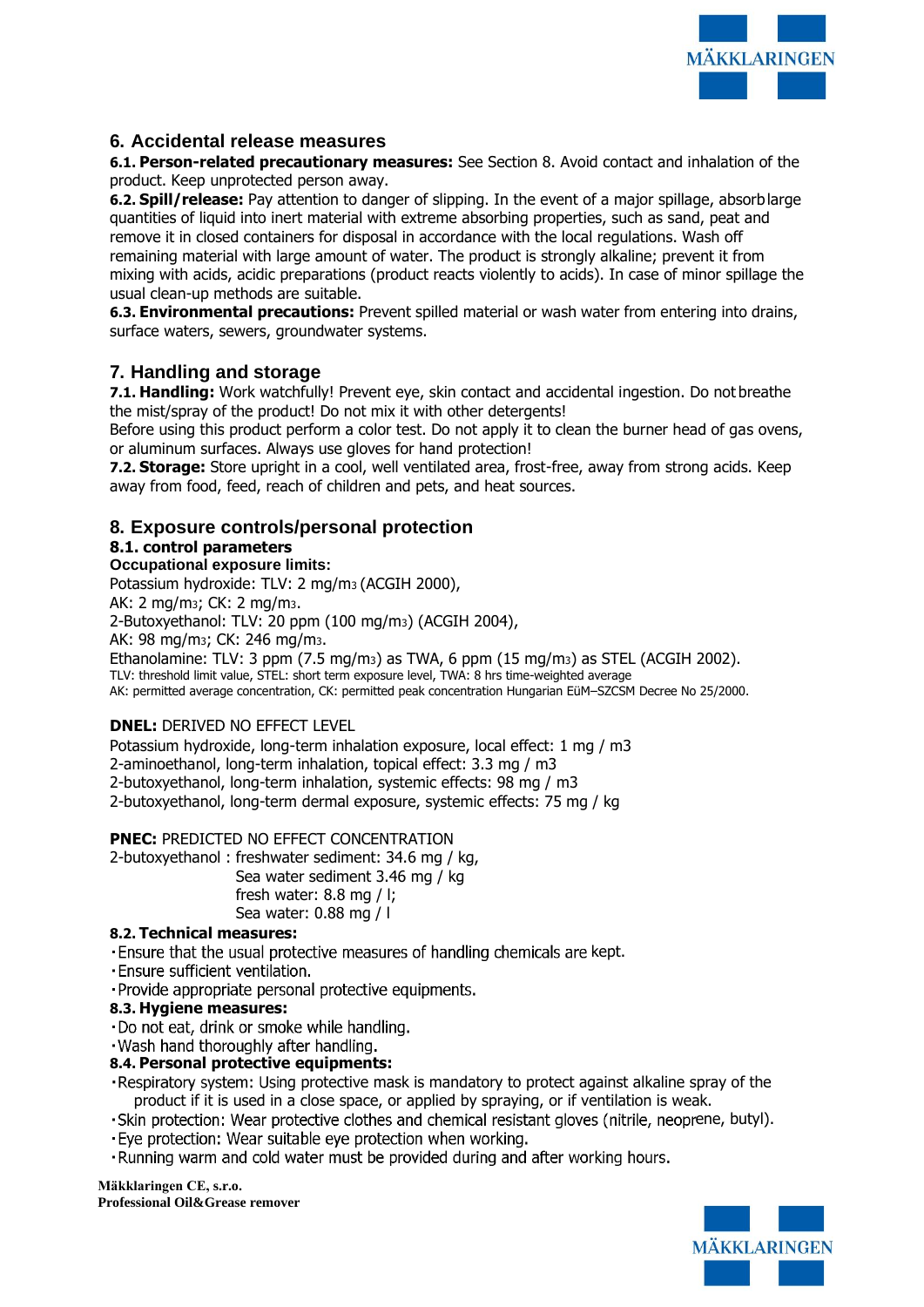

# **9. Physical and chemical properties**

Physical form: liquid Color: pale yellow, clear Odor: characteristic, minty Density (27 C): 1.13 0.08 g/cm<sup>3</sup> pH: 12.2 + 0.30 (1% solution in distilled water, 25 C) Free alkali:  $13.2 + 0.8$  mg KOH/g product Total alkali:  $14.3 + 0.8$  mg KOH/g product Solubility in water: unlimited Flash point: 75 C

# **10. Stability and reactivity**

**10.1. Chemical stability:**The product is stable under normal condition (ambient temperature and atmospheric pressure).

**10.2. Conditions to avoid**: heat, may decompose by heating

**10.3. Materials to avoid:** strong acids, acidic detergents, reducing materials; corrodes copper and aluminum; do not mix with other products, and with acids. Violent exothermic reaction may occur with acids.

# **11. Toxicological information**

11.1. There is no acute oral LD<sub>50</sub> value for the product. Toxicological properties are determined by its strong alkalinity. It is corrosive, can produce burns. The assessment of the toxicological properties of the product is based upon data of components and classification criteria of Dir. 1999/45/EC.

#### **11.2. Effects of exposure:**

Ingestion: severe damage in the mucous membrane of gastrointestinal tract Inhalation spray/mist of the product: severe burns of membrane of respiratory tract Skin: irritates strongly, causes burns

Eye: strongly irritating to eyes, causes burns that results in serious damage

The product does not contain any carcinogenic components.

#### **11.3. Acute oral LD50 values of the components:**

Potassium hydroxide: LD50 (rat): 365 mg/kg bw (SAX) Ethanolamine: LD50 (rat): >1090 mg/kg bw 2-Butoxyethanol: LD50 (rat): 560 mg/kg bw

# **12. Ecological information**

#### **12.1. Toxicity:**

|                 | Potassium hydroxide: LC50 (fish, 96 h): 56 140 mg / I and NOEC (fish, 24 h): 28 mg / I |
|-----------------|----------------------------------------------------------------------------------------|
|                 | LC50 (Daphnia magna, 48 h): 76 mg / l                                                  |
|                 | EC50 (Photobacterium phosphoreum, 15 min): 22 mg / l                                   |
| 2-butoxyethanol | LC50 (Fish, 96 h): 1474 mg / l                                                         |
|                 | EC50 (Daphnia magna, 48 h): 1,550 mg / l                                               |
|                 | EC50 (algae, 72 h): 911 mg / l                                                         |
| 2-aminoethanol: | LC50 (Fish, 96 h): 349 mg / l                                                          |
|                 | EC50 (Daphnia magna, 48 h): 65 mg / l                                                  |
|                 | EC50 (Scenedesmus subspicatus, 72 h): 2.5 to 22.5 mg / l                               |

**12.2. Bioaccumulation:** No data inorganic components of the product does not bio-accumulate.

**12.3. Mobility in soil:** No data.

#### **12.4. PBT, vPvB assessment:** No data.

**12.5. Other information:**Some components of the product (e.g. potassium hydroxide) are toxic to fish and planktons. Large quantities of product and its waste must not be poured to sewers, drains, and natural waterways without prior diluting or neutralization.Pay attention to pH of waste water if you enter acidic or alkaline products to the public drainage system.The pH value must remain in the range of 6 to 10. Outlying pH value may damage the sewage system, or the biological waste water treatment systems.

**Mäkklaringen CE, s.r.o.**

**Professional Oil&Grease remover**